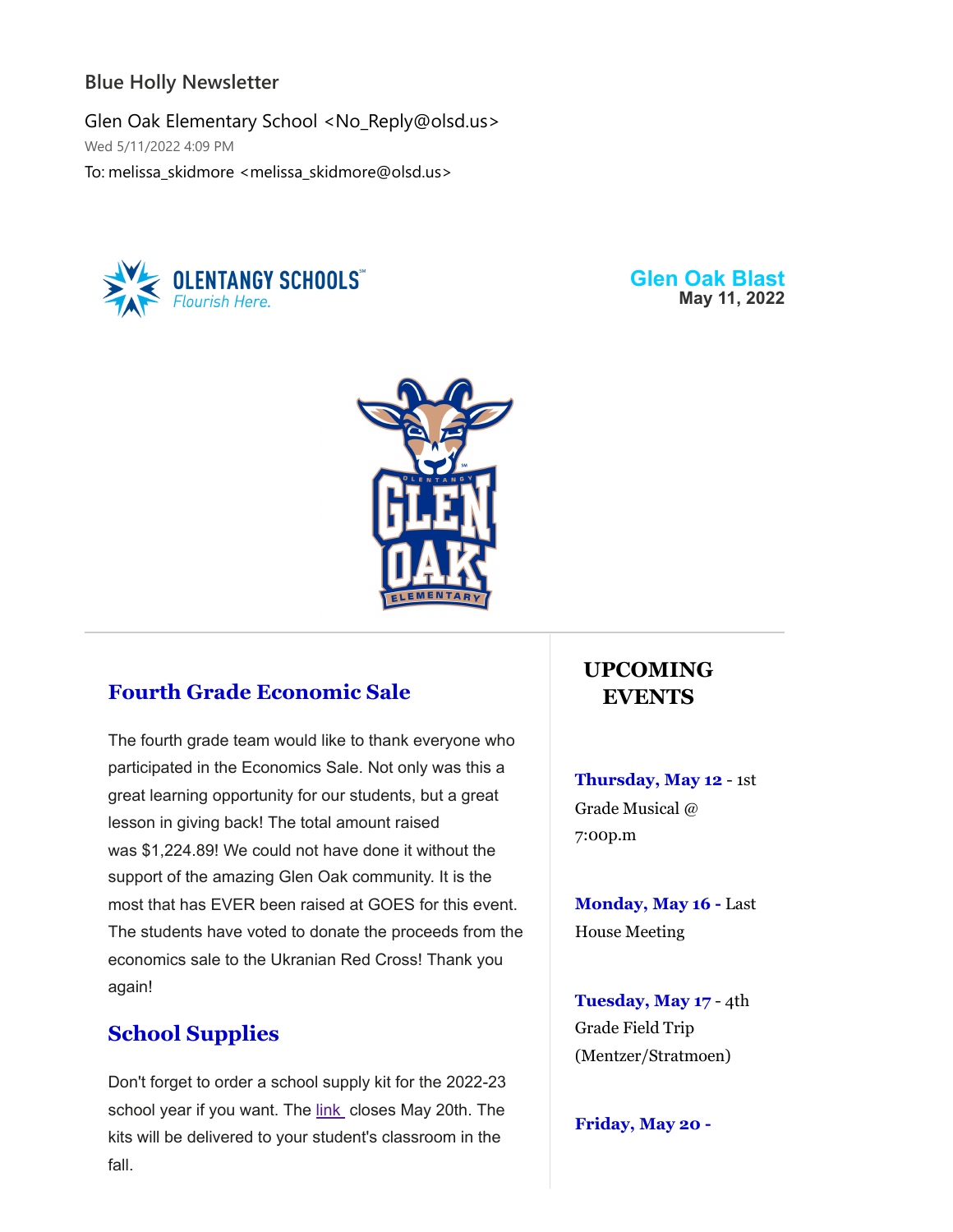# **Field Day**

Glen Oak Field Day is scheduled for Friday, May 20th. Mrs. Conard and the PTO have been working hard to ensure our students have fun stations to rotate through. Our 3rd,  $4^{\text{th}}$  and  $5^{\text{th}}$  grade students will rotate through the stations in the morning, and our K,  $1<sup>st</sup>$  and  $2<sup>nd</sup>$  grade students will rotate through in the afternoon. Don't forget to send your students with water bottles and a change of clothes and a towel as some of the stations include water!

## **Last Day/Clap out**

It is tradition on the last day of school, Thursday, May 29, to honor our 5th grade students by having them "parade through the halls", rocking out to music and K-4 students, staff and parents cheering them. Staff are encouraged to bring a noise maker and have their students line the halls for a start time of 1:30pm. Again, we will then start standard dismissal procedures at 1:40pm, as we will be operating on a **TWO HOUR EARLY RELEASE**. Parents can arrive, park in the front, and enter the building to cheer on their fifth graders.

## **News from the Gym**

Congratulations to Ms.Jordan's class for winning the Golden Shoe award. If your child is still waiting on prizes from Hoops for Hearts, please have them come see me. Due to supply chain issues, some prizes have been delayed. We will be having mystery games and activities next week!

## **News from Guidance**

Mr. Bickley will be working with first graders beginning Friday. They'll be finishing the lesson on abuse prevention called Safer, Smarter Kids. After this, they will be learning the difference between tattling and reporting.

*follow us on Instagram @glenoakelementaryolsd.*

[Deadline to order school](https://goes.olentangy.k12.oh.us/default-board-post-page-glen-oak/~board/glen-oak-elementary-news/post/school-supply-kits) supplies.

**Friday, May 20 -** Field Day (3-5 AM, K-2 PM)

**Thursday, May 26** - Last Day of School - **2 Hour Early Release**

# **Specials Rotation Days**

Thurs., May 12 - E Day Fri., May 13 - A Day Mon. May 14 - B Day Tues. May 15 - C Day Wed. May 16 - D Day

## **EXTRA INFORMATION**

**Golden Goat Winner is.... Mr. Memming's Class**

#### **[Peachjar](https://goes.olentangy.k12.oh.us/parents/eflyers-and-peachjar)**

[2022-23 Calenda](https://resources.finalsite.net/images/v1620050549/olentangyk12ohus/qd6qvmokm7y6lk1e4riu/2022-2023OLSDistrictCalendar.pdf)r

[Kindergarten calendar](https://resources.finalsite.net/images/v1610728354/olentangyk12ohus/suvljtjbbcrvefp8t0eg/Kindergarten2021-2022Calendar-FINAL11321.pdf)